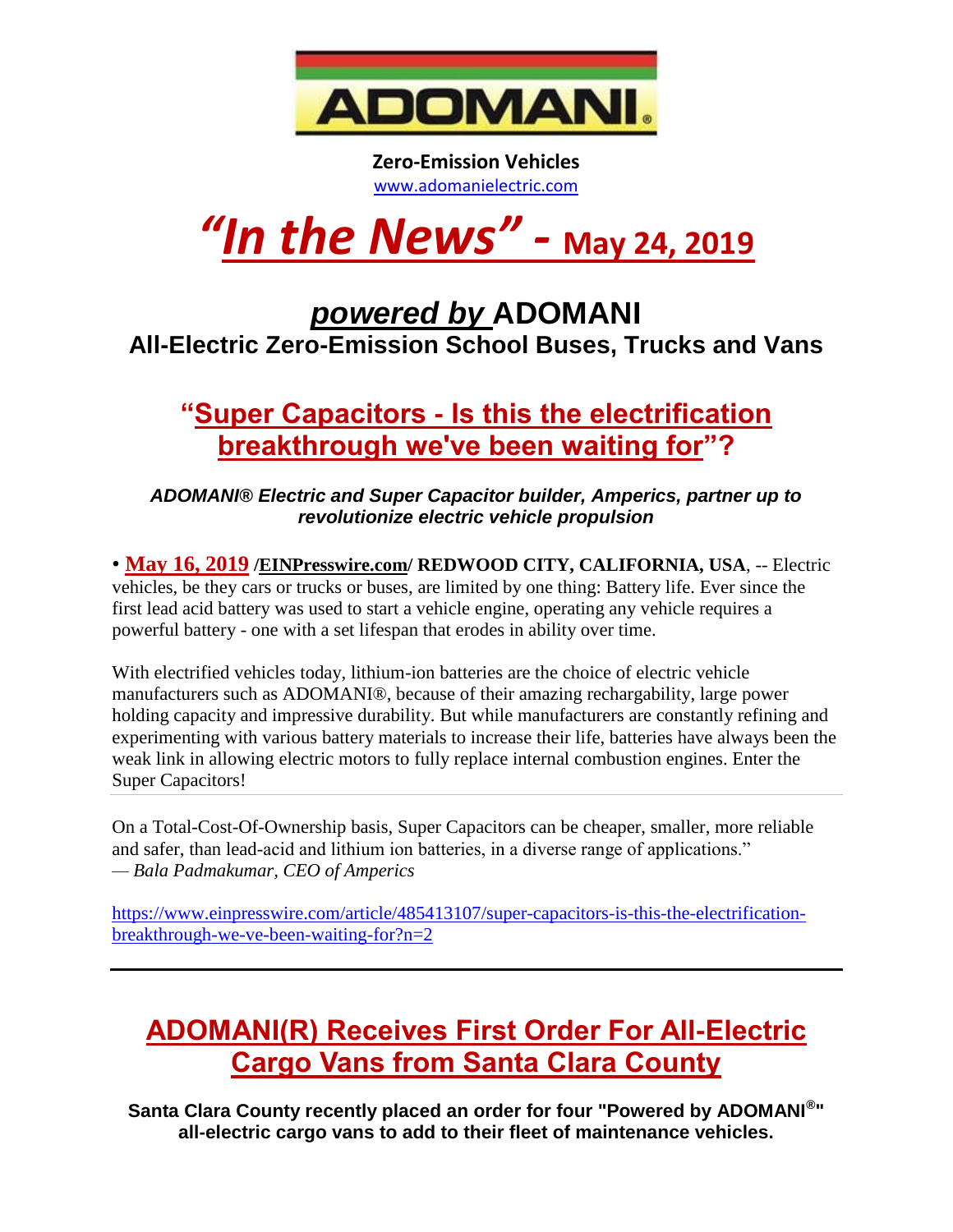**• May 14, 2019**, **CORONA, CA / ACCESSWIRE / May 14, 2019 / ADOMANI, Inc. (NASDAQ: [ADOM\)](http://pr.report/z4-VfnyU),**a provider of advanced zero-emission and hybrid vehicle drivetrain solutions and purpose-built electric vehicles, announced today its first orders for zero-emission all-electric cargo vans from the County of Santa Clara, California. The cargo vans are part of Santa Clara County's plan for growing an all-electric vehicle fleet that provides services to county facilities and residents. The County is expected to take delivery of the electric vans at the beginning of the fourth quarter this year.



California leads the US in electric vehicle market share, with the majority of EV registrations concentrated in San Diego, Los Angeles, and the Northern California regions of San Francisco and the Silicon Valley, where Santa Clara County is located. Driving EV adoption in the state are the financial incentives offered by state agencies and public utility grants.

[https://www.nasdaq.com/press-release/adomanir-receives-first-order-for-allelectric-cargo-vans](https://www.nasdaq.com/press-release/adomanir-receives-first-order-for-allelectric-cargo-vans-from-santa-clara-county--20190514-00649)[from-santa-clara-county--20190514-00649](https://www.nasdaq.com/press-release/adomanir-receives-first-order-for-allelectric-cargo-vans-from-santa-clara-county--20190514-00649)

### **ADOMANI(R) Expands Operations Into Downey, California**

**ADOMANI acquires right to use commercial manufacturing zoned facility that is well-suited for Company's growth trajectory and will support new product development, staging of materials and component systems as well as the secure storage of finished product inventory**

**• May 9, 2019 /CORONA, CA / ACCESSWIRE / ADOMANI, Inc. [\(NASDAQ: ADOM](http://pr.report/ZAUshJWy)**), a provider of advanced zero-emission and hybrid vehicle drivetrain solutions and purpose-built electric vehicles, announced today its expansion into a large commercial property in Downey, California. Downey is a city located in southeast Los Angeles County, 13 miles southeast of downtown Los Angeles.

Since moving its headquarters to professional office space in Corona, California, in late 2017, ADOMANI has been searching for a complementary property with zoning that would allow for research and development, staging of materials, assembly and/or manufacturing, testing of vehicles and the secure storage of prototypes, demonstration vehicles, equipment and finished inventory. With occupancy rates remaining high in Southern California, the Company has had to spread assets and resources among multiple dispersed locations due to limited suitable options. ADOMANI recently acquired the use of the Downey location, which has approximately 43,000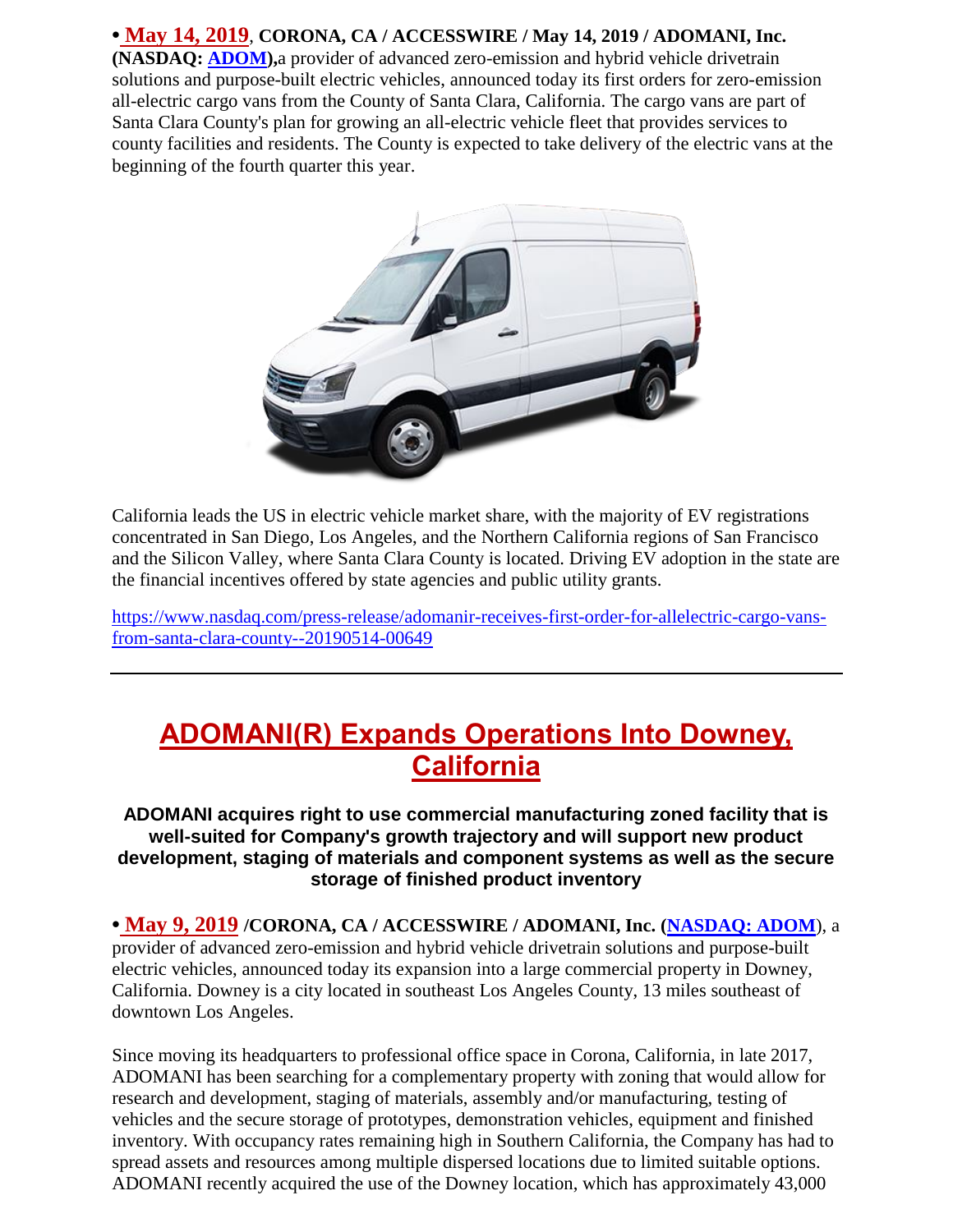square feet under roof and sits on an approximately 4-acre, fenced and paved lot with expansive parking areas for all sizes of ADOMANI's zero-emission vehicles.

[https://www.nasdaq.com/press-release/adomanir-expands-operations-into-downey-california-](https://www.nasdaq.com/press-release/adomanir-expands-operations-into-downey-california-20190509-00807)[20190509-00807](https://www.nasdaq.com/press-release/adomanir-expands-operations-into-downey-california-20190509-00807)

# **All You Need to Know About Adomani (ADOM) Rating Upgrade to Buy**

**Investors might want to bet on Adomani (ADOM), as it has been recently upgraded to a Zacks Rank #2 (Buy). This upgrade is essentially a reflection of an upward trend in earnings estimates -- one of the most powerful forces impacting stock prices.**



**• May 08, 2019, 09:00:07 AM EDT By Zacks Equity Research, [Zacks.com](https://www.nasdaq.com/author/zacks)** A company's changing earnings picture is at the core of the Zacks rating. The system tracks the Zacks Consensus Estimate -- the consensus measure of EPS estimates from the sell-side analysts covering the stock -- for the current and following years.

The power of a changing earnings picture in determining near-term stock price movements makes the Zacks rating system highly useful for individual investors, since it can be difficult to make decisions based on rating upgrades by Wall Street analysts. These are mostly driven by subjective factors that are hard to see and measure in real time.

As such, the Zacks rating upgrade for Adomani is essentially a positive comment on its earnings outlook that could have a favorable impact on its stock price.

[https://www.nasdaq.com/article/all-you-need-to-know-about-adomani-adom-rating-upgrade-to](https://www.nasdaq.com/article/all-you-need-to-know-about-adomani-adom-rating-upgrade-to-buy-cm1144984)[buy-cm1144984](https://www.nasdaq.com/article/all-you-need-to-know-about-adomani-adom-rating-upgrade-to-buy-cm1144984)

# **ADOMANI(R) Reports First Quarter 2019 Results**

**• May 2, 2019 / CORONA, CA / ACCESSWIRE / ADOMANI, Inc. (NASDAQ: [ADOM\)](http://pr.report/3bjzwCnT),** a provider of advanced zero-emission and hybrid vehicle drivetrain solutions and purpose-built electric vehicles, today announced its results for the first quarter ended March 31, 2019.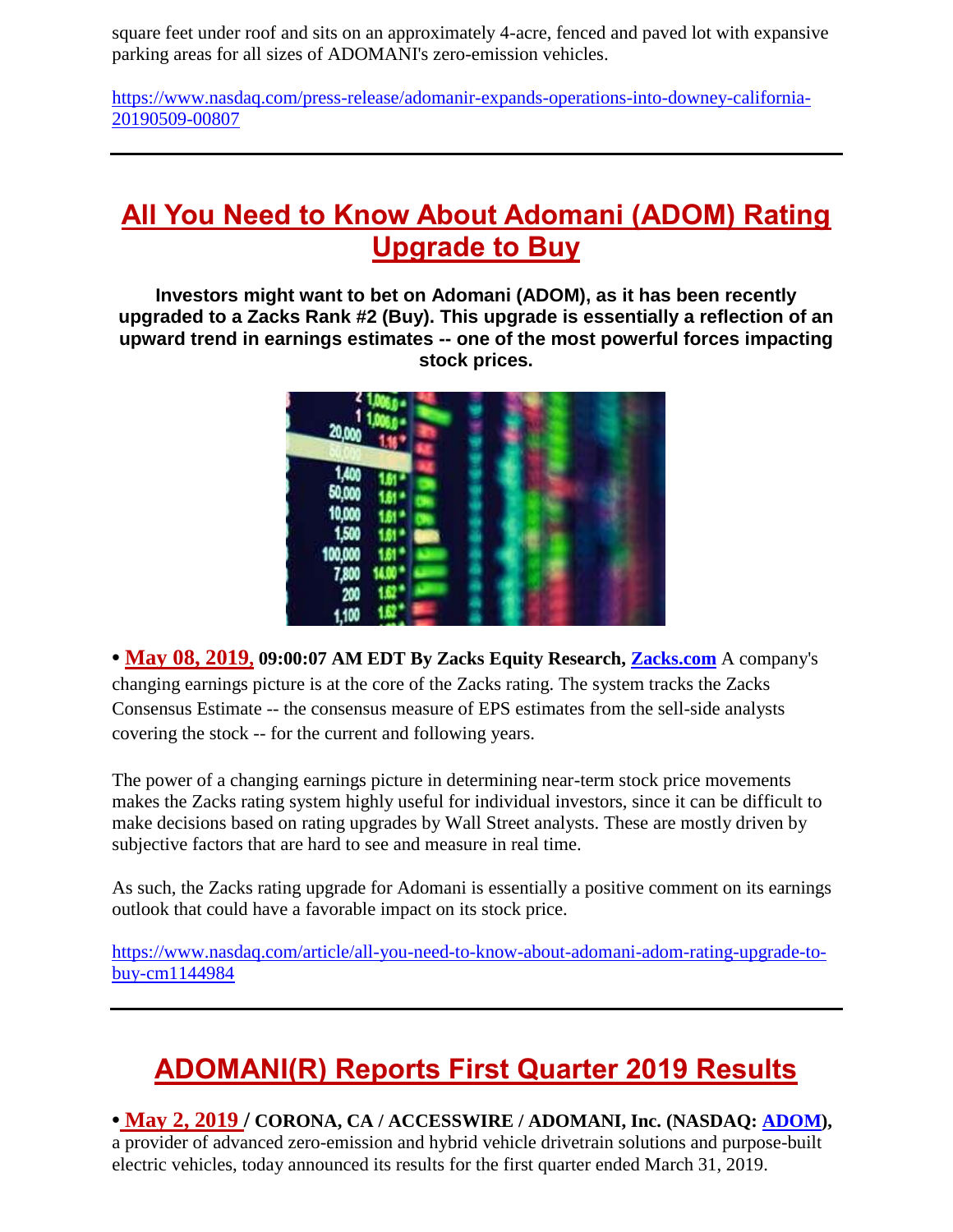Quarterly and Recent Highlights:

- Backlog of \$18.9 million at April 30, 2019, an increase of 46% from the previously reported April 4, 2019 backlog of \$12.9 million, and a 120% increase over the \$8.6 million backlog we reported at December 31, 2018.
- Visited the Philippines and China in February to assess opportunities and are currently exploring prospective alliances.
- Showcased its all-electric commercial trucks and vans in California ride-and-drive events, including the annual Advanced Clean Transportation (ACT) Expo held in Long Beach, California in April.
- Retained Roger Howsmon, a 40-year veteran of trucking and manufacturing industries, as an expert consultant to assist with sales and marketing efforts for its all-electric truck and van products and other new products.
- Presented at the Roth 2019 Conference in Laguna Beach, California in March.
- Entered into a mutual sales and marketing agreement with Zeem Solutions, a commercial electric vehicle (CEV) service provider. It is expected that Zeem will serve as an important sales representative and partner with respect to its all-electric truck and van products, including providing value-added support and service for ADOMANI's products.
- Received initial order from GerWeiss EV USA LLC for zero-emission all-electric etrikes, the three-wheeled vehicles widely used in the Philippines. The purchase order represents a revenue opportunity of approximately \$1.7 million and will give ADOMANI access to a market where approximately 3.5 million e-trikes are currently in service.

Jim Reynolds, CEO of ADOMANI, commented, ''We've made a lot of progress thus far in 2019. Backlog at March 31, 2019 was \$12.9 million, a 50% increase over the December 31, 2018 backlog of \$8.6 million. As of April 30, 2019, it has increased by an additional \$7.2 million, or by 46%, to \$18.9 million.

[https://www.nasdaq.com/press-release/adomanir-reports-first-quarter-2019-results-20190502-](https://www.nasdaq.com/press-release/adomanir-reports-first-quarter-2019-results-20190502-01238) [01238](https://www.nasdaq.com/press-release/adomanir-reports-first-quarter-2019-results-20190502-01238)

# **ADOMANI® Receives \$7.2 Million in Orders, Including Its Largest Order to Date. Backlog Exceeds \$18.9 Million**

**Orders for additional "Powered by ADOMANI® " all-electric drivetrain systems for zero-emission all-electric school buses, complete school buses and e-trikes all contribute to the backlog.**

#### **• April 30, 2019 / CORONA, CA / ACCESSWIRE / ADOMANI, Inc. (NASDAQ:**

**[ADOM\)](http://pr.report/p2ubzt49)**, a provider of advanced zero-emission and hybrid vehicle drivetrain solutions and purpose-built electric vehicles, announced today new orders exceeding \$7.2 million, creating a 46% increase in its previously reported April 4, 2019 backlog of \$12.9 million to \$18.9 million. ADOMANI's product portfolio currently includes electric drivetrain systems, vehicles, including trucks and vans, and the recent addition of e-trikes and low speed vehicle products. ADOMANI expects to deliver the current backlog of drivetrain systems, complete school buses, and other vehicles during 2019.

The growth in electric vehicle adoption, available funding incentives for EV purchases, and consumer demand for fuel efficient and environmentally friendly transportation solutions may all be drivers for future EV sales. Electric vehicle sales in California for 2018 increased by 62% over the previous year.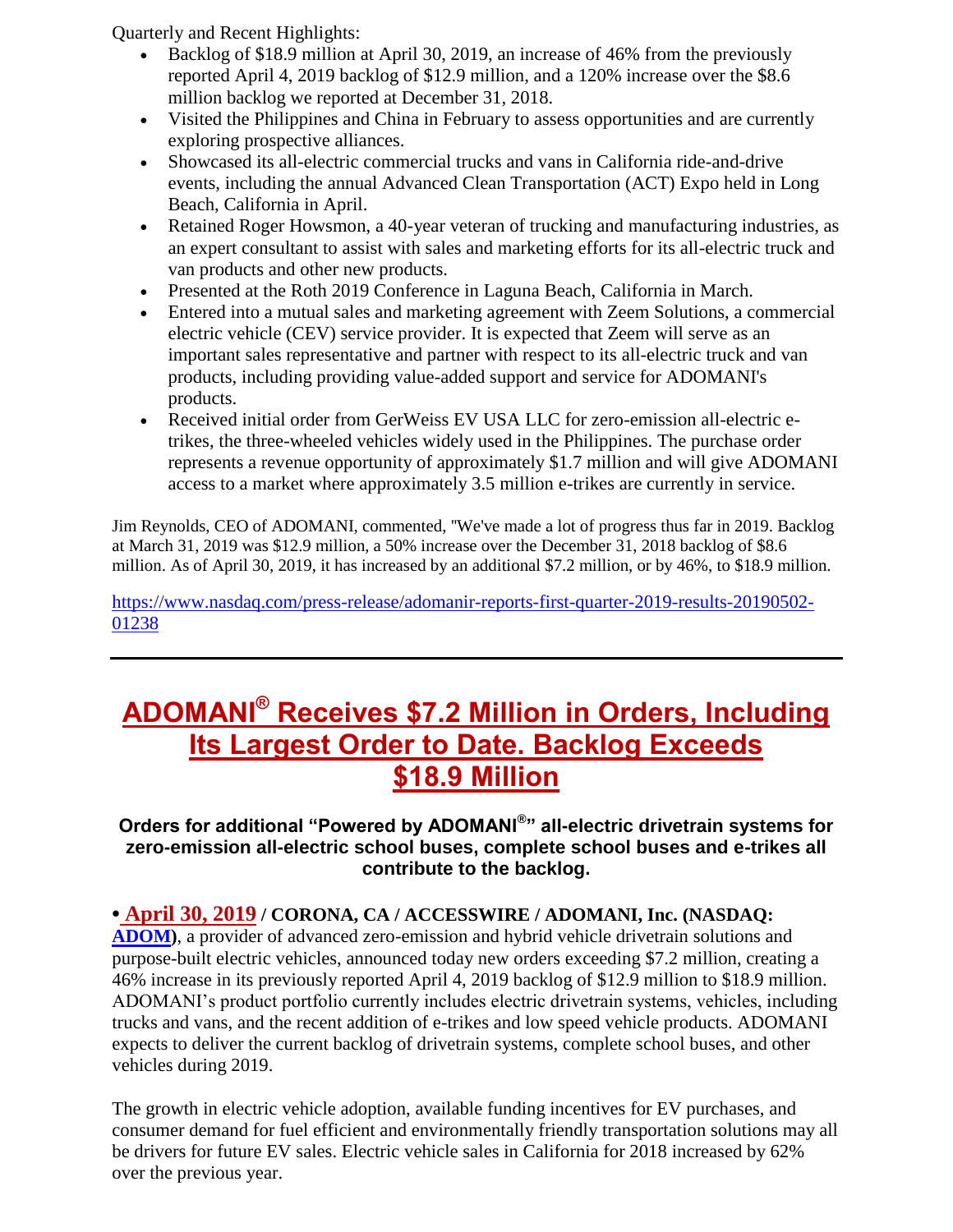[https://adomanielectric.com/2019/04/30/adomani-receives-7-2-million-in-orders-including-its](https://adomanielectric.com/2019/04/30/adomani-receives-7-2-million-in-orders-including-its-largest-order-to-date-backlog-exceeds-18-9-million/)[largest-order-to-date-backlog-exceeds-18-9-million/](https://adomanielectric.com/2019/04/30/adomani-receives-7-2-million-in-orders-including-its-largest-order-to-date-backlog-exceeds-18-9-million/)

## **"ADOMANI® Electric's newest Class 3 & 4 cargo trucks are changing the way we think about efficient fleet transportation"**

#### *Charging into the Future with new technology that will revolutionize truck transit* **ADOMANI Electric (NASDAQ:ADOM)**

**• April 25, 2019 [/EINPresswire.com/](http://www.einpresswire.com/) REDWOOD CITY, CALIFORNIA, USA,** -- Electric powered vehicles are our future. Clearly the merits of electric vehicles no longer needs to be spelled out to the public, who are well aware of the capabilities and benefits of electric propulsion. Most individuals who have driven electric-powered vehicles are completely sold that this technology and believe it will make the biggest impact to achieve efficient and clean transportation - both today and in the future. At the center of the wave of excitement over electric-propelled vehicles is ADOMANI® Electric which has been developing electric powered vehicles for some time. ADOMANI®'s highest visibility vehicles are electric-powered Bluebird school buses that are changing the way we look at student transportation.



"We are seeing a lot of interest in our electric vehicles from small businesses to large vehicle fleet owners, especially since there is state funding available through the HVIP program in California."*— Jim Reynolds, President and CEO of ADOMANI® Electric*

[https://www.einpresswire.com/article/483141383/adomani-electric-s-newest-class-3-4-cargo-trucks-are](https://www.einpresswire.com/article/483141383/adomani-electric-s-newest-class-3-4-cargo-trucks-are-changing-the-way-we-think-about-efficient-fleet-transportation)[changing-the-way-we-think-about-efficient-fleet-transportation](https://www.einpresswire.com/article/483141383/adomani-electric-s-newest-class-3-4-cargo-trucks-are-changing-the-way-we-think-about-efficient-fleet-transportation)

# **New Product Offering from ADOMANI® Integrates Amperics Supercapacitors into Starter Modules for Commercial Fleet Vehicles**

*A Significant Subset of the Global Lead-Acid Battery Market, Predicted to Reach \$70.7 Billion by 2023, can be Better Served by High-Power Supercapacitor Modules Alone or in Combination with Standard Lead-Acid Batteries.*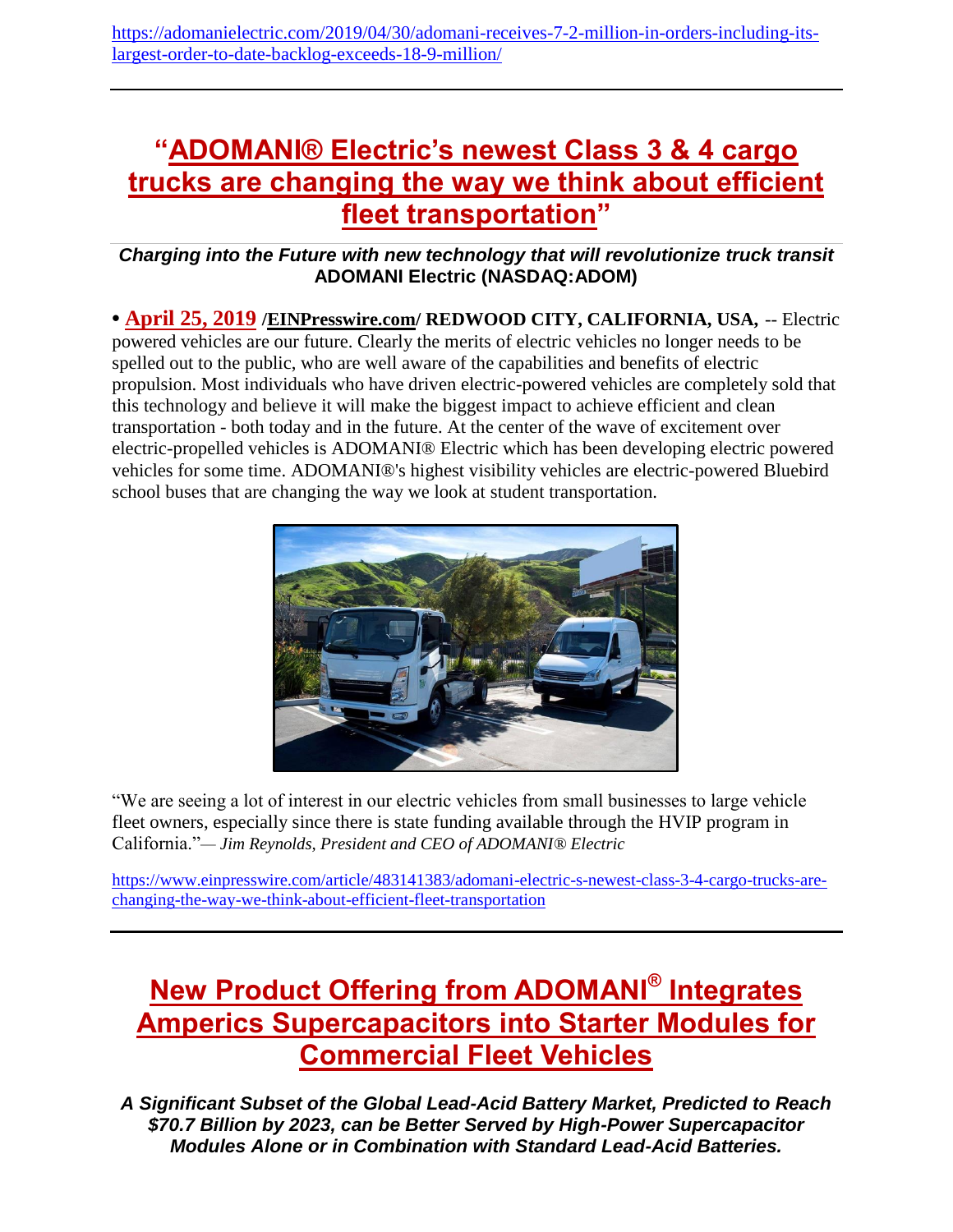**• April 24, 2019 / CORONA, CA / ACCESSWIRE / ADOMANI, Inc. [\(NASDAQ:](http://pr.report/A8aqLj6P)** 

**[ADOM\)](http://pr.report/A8aqLj6P),** a provider of advanced zero-emission and hybrid vehicle drivetrain solutions and purpose-built electric vehicles, announced today its new, energy storage product offering with [Amperics, Inc.,](http://pr.report/vZBqkHxo) an energy storage technology innovator, developer and vendor of advanced supercapacitor-based intelligent energy storage solutions. [ADOMANI](http://pr.report/Kej9SsqQ) and Amperics' collaboration started initially with the design and manufacture of an uninterruptable power supply product to support a new customer opportunity in the Far East. The relationship has grown into the preemptive identification, design and production of supercapacitor-based energy storage solutions for applications that show increasing market demand and have specific use cases that can benefit most from supercapacitors' unique attributes.

Regarding this new product, Jim Reynolds, President and CEO of ADOMANI said, "Having been directly involved in the sales of commercial fleet vehicles and their associated maintenance for many years, I'm very happy ADOMANI has a new product offering that can directly address a common maintenance and reliability issue that fleet managers of traditionally-fueled vehicles have to constantly deal with. battery jump starts and can significantly increase vehicle reliability and minimize downtime."

[https://adomanielectric.com/2019/04/24/new-product-offering-from-adomani-integrates](https://adomanielectric.com/2019/04/24/new-product-offering-from-adomani-integrates-amperics-supercapacitors-into-starter-modules-for-commercial-fleet-vehicles/)[amperics-supercapacitors-into-starter-modules-for-commercial-fleet-vehicles/](https://adomanielectric.com/2019/04/24/new-product-offering-from-adomani-integrates-amperics-supercapacitors-into-starter-modules-for-commercial-fleet-vehicles/)

## **"ADOMANI® is helping School Districts "practice what they preach" in class with all electric propulsion school buses"**

#### *Adomani electric-powered school bus School Bus Electrification: A lesson in efficient transportation*

**•April 18, 2019 /EINPresswire.com/ REDWOOD CITY, CALIFORNIA, USA**, -- In school, students learn about the environment and the effects of pollution on their world. They take classes that explain today's challenges with greenhouse gasses and climate change while attending recycling drives on the weekend. But their transit to school and field trips are in stark contrast to their teachings – arriving at their destination in poorly tuned vehicles that make them part of the environmental problem, not the solution. Today, a number of school districts around the country have begun converting these exhaust emitting diesel-powered school busses to allelectric propulsion.

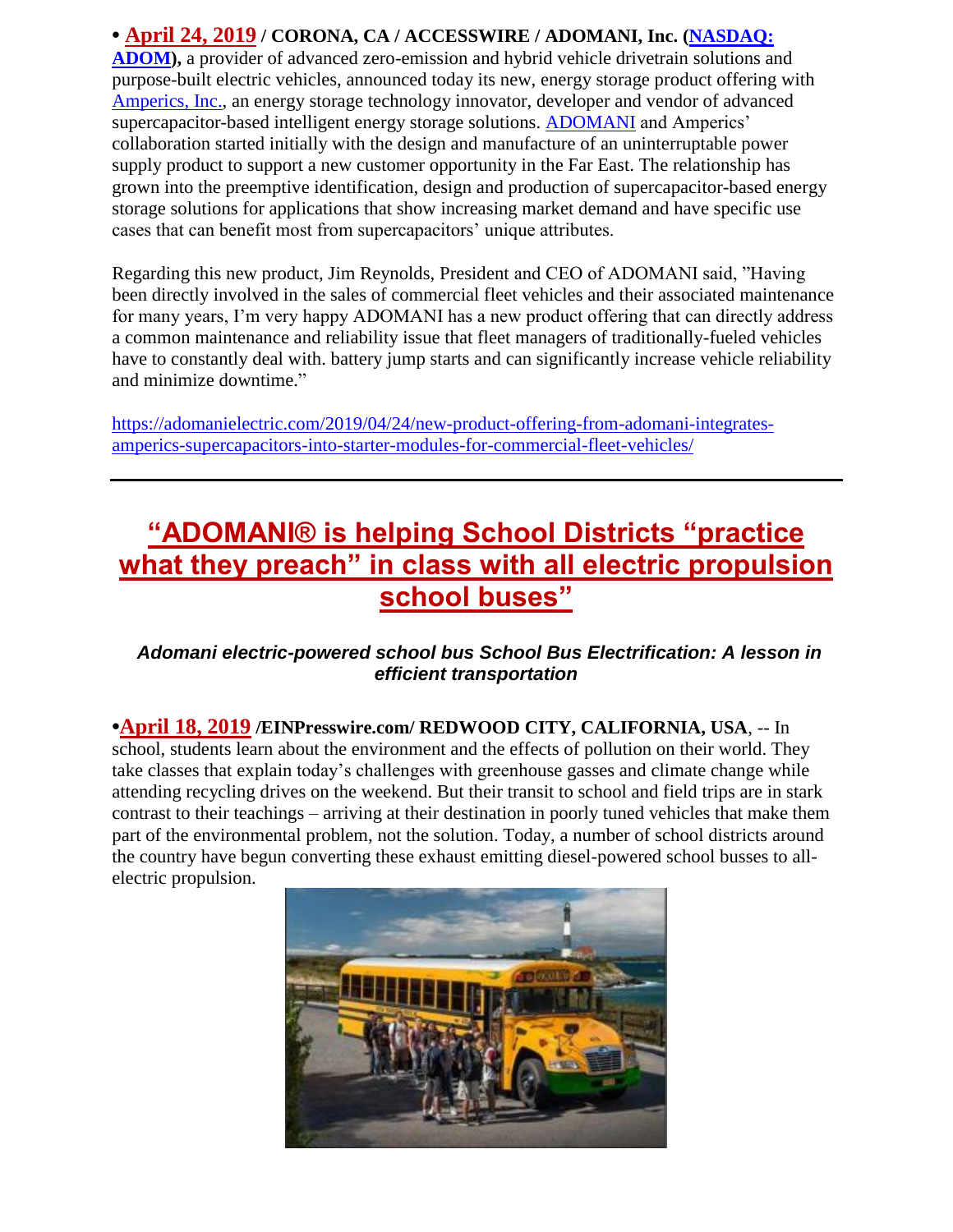ADOMANI's electrification drive system eliminates harmful exhaust emissions, removes the need to purchase expensive diesel fuel and reduces vehicle maintenance costs due to fewer moving components and fluid changes.

[https://www.EINPresswire-482587513-adomani-is-helping-school-districts-practice-what-they-preach-in](https://www.einpresswire-482587513-adomani-is-helping-school-districts-practice-what-they-preach-in-class-with-all-electric-propulsion-school-buses/)[class-with-all-electric-propulsion-school-buses](https://www.einpresswire-482587513-adomani-is-helping-school-districts-practice-what-they-preach-in-class-with-all-electric-propulsion-school-buses/)

# **ADOMANI® Receives First Order from the Philippines**

#### *ADOMANI receives initial order for "Powered by ADOMANI® " all-electric drivetrain systems for zero-emission all electric e-trikes in the Philippines.*

**• April 8, 2019 CORONA, CA / ACCESSWIRE / / ADOMANI, Inc. (NASDAQ: [ADOM\)](http://pr.report/Lf5yRFq4)**,

a provider of advanced zero-emission and hybrid vehicle drivetrain solutions and purpose-built electric vehicles, announced today it received its initial order from GerWeiss EV USA LLC (GerWeiss) for zero-emission all-electric e-trikes, the three-wheeled vehicles widely used in the Philippines. This purchase order represents a revenue opportunity for ADOMANI of approximately \$1.7 million, and more importantly, will give ADOMANI access to a market where approximately 3.5 million e-trikes are currently in service, based on an Asian Development Bank study. ADOMANI currently expects to deliver the first ten e-trikes in Q3 2019 with more to follow in Q4.

GerWeiss President Gerard Villoria commented, "GerWeiss is focused on the triple bottom line principle. Through this partnership with ADOMANI, we expect to be able to uplift millions of families who belong to the base of the pyramid, eliminate the biggest source of air pollution in the transportation sector of the Philippines, and secure long-term revenue. Thanks to the forward-looking vision and technical expertise of ADOMANI, we are confident that we will be able to be a major player in the transportation industry in the Philippines starting with e-trikes."

<https://adomanielectric.com/2019/04/08/adomani-receives-first-order-from-the-philippines/>

# **ADOMANI® Enters into a Sales and Marketing Agreement with Zeem Solutions for the Sales and Distribution of ADOMANI's Zero-Emission Commercial Vehicles**

#### **• March 18, 2019 / CORONA, CA / ACCESSWIRE /** ADOMANI, Inc.

**(NASDAQ: [ADOM](http://pr.report/IPE9jTZo)**) a provider of advanced zero-emission and hybrid vehicle drivetrain solutions and purpose-built electric vehicles today announced a mutual sales and marketing agreement with [Zeem Solutions,](https://www.zeemsolutions.com/) a commercial electric vehicle (CEV) service provider. Zeem will serve as an important sales representative and partner for ADOMANI's electric trucks and cargo vans. Zeem works with fleet owners to form and integrate comprehensive CEV strategies that focus on the total cost of ownership and ROI for its clients.

"We are excited to partner with Zeem, which increases our sales force across the US," said Jim Reynold's, President and CEO of ADOMANI®. "Zeem brings value-added support and service